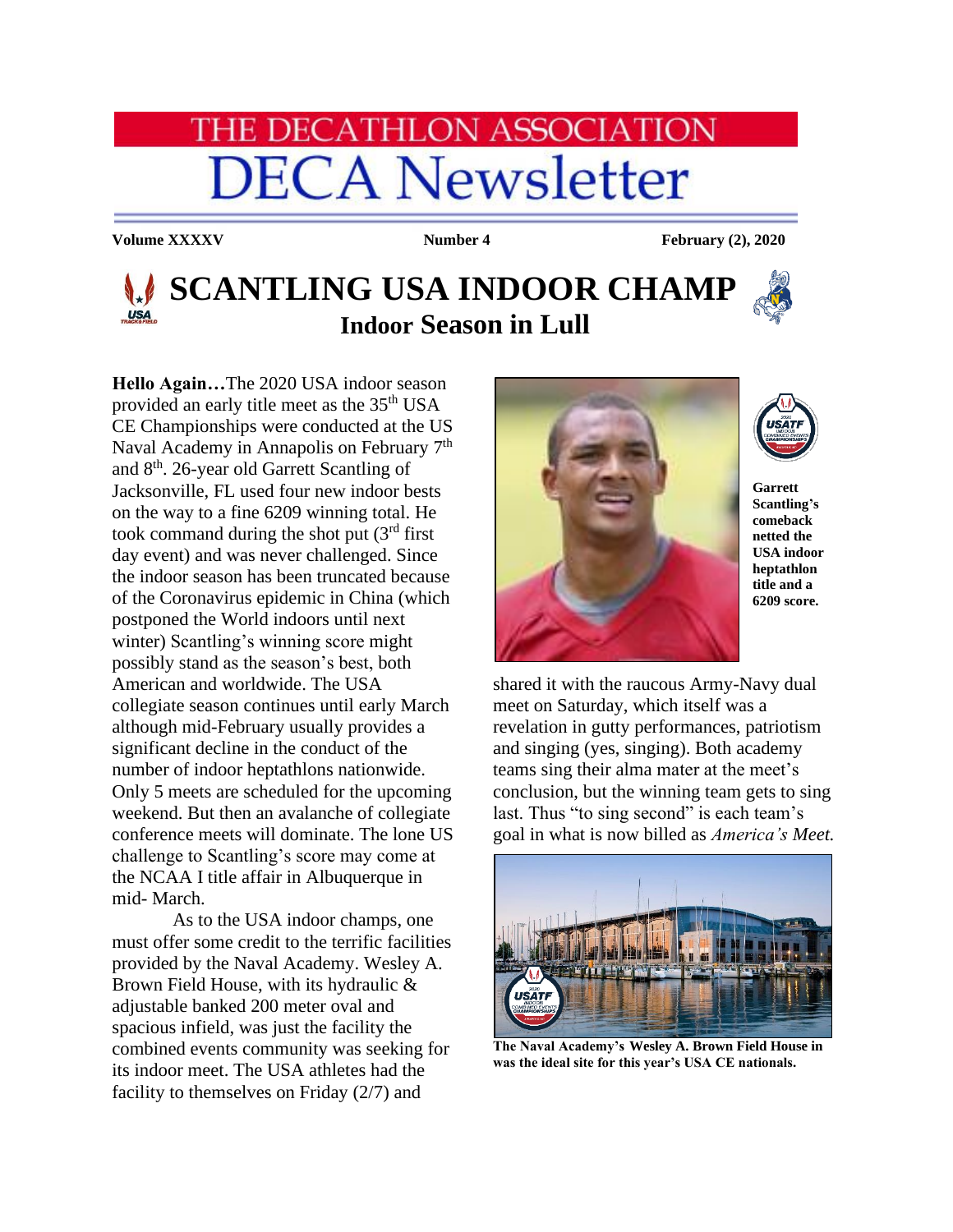The heptathlon 1000-meter race was thrust into the middle of this military academy combat and thus more than 2200 spectators witnessed the final heptathlon event, which itself may be some sort of indoor CE record.

## **35th USA National Indoor Heptathlon Wesley A. Brown Field House**



 **U.S Naval Academy Annapolis, MD February 7-8, 2020**

Twelve started yet the potential field had lost many because of the Olympic year (training thru to the Olympic Trials), no opportunity to compete at the now cancelled world indoors, collegiate commitments and injuries. Notable last- minute withdrawals included 2019 winner Tim Ehrhardt/SBTC, and former NCAA runners-up Gabe Moore/Arkansas and Hunter Price/Colorado State. At the last minute the field was filled to assure a dozen starters. The starting field for the concurrently run women's pentathlon was equally thin.

#### *Day One*

**60 meters:** 10:15 am

In the first race veteran Scott Filip caught the field at 40 meters and eased away for a 6.86 clocking equaling his career best. Scantling's  $6.93$  shaved  $1/100<sup>th</sup>$  off his PR while former Big-10 champ Steven Bastien was 3rd in 6.95 seconds. Celebrating his 22nd birthday, Denim Rogers, redshirting the indoor season at Houston Baptist, was fourth in 7.07.

Ex Portland Stater Donte Robinson edged tall Jack Flood in the  $2<sup>nd</sup>$  race, 7.16 to 7.22. The sprint straightaways are fast. *After One: Fili 933, Scan 907, Bast 900, Roge 858.*

## **Long Jump:** 10:50 am

Scantling's 7.45m/24-5½ leap early in round #1 was 6 inch PR and he immediately passed his remaining attempts. Later in round #1 Phil Bailey/SBTC also managed a career

mark at 7.59m/24-11, an effort that proved to be the winning leap.

Temporarily pushed from the lead, Filip's 7.57m/24-10 put him right back on top in round #2. Bastien's 7.39m/24-3 was a marked improvement in round #3. *After Two: Fili 1885, Scan 1869, Bast 1808, Bail 1759.* **Shot Put:** 11:55 am



**Scott Filip (l), a Conference USA 4x indoor champ, and Jack Flood, a former NCAA III winner, went 2-3 in Annapolis.**

The throwing was uniformly good. Scantling opened with a near PR 16.25/53-3¾ and moved permanently to the overall lead. Baily and Jackson Walker came up with career bests. Filip's  $14.10m/46-3$  kept him in  $2<sup>nd</sup>$ place.

*After Three: Scan 2736, Fili 2619, Bast 2495, Floo 2354.* **High Jump:** 1:15 pm

Scantling managed only 1.99m/6-6 ¼ here and last year's find Jack Flood (ex NCAA III champ from Cortland State) and Alex Bloom held center stage. The latter won with a nifty 2.11m/6-11 effort while Flood negotiated 2.08m/6-9¾, just 2 cm shy of a career best.

The day ended with the conclusion of the women's pentathlon and Scantling holding a 157 point margin over Filip (3490- 3333).

#### *Day Two:*

#### **60m Hurdles:** 8:59 am

Attendance was minimal. Scantling was never headed in the first section, winning in a PR equaling 7.91 seconds over the surprising Flood (8.10) and Filip (8.15). Bastien was a casualty, unable to finish the race. He immediately withdrew.